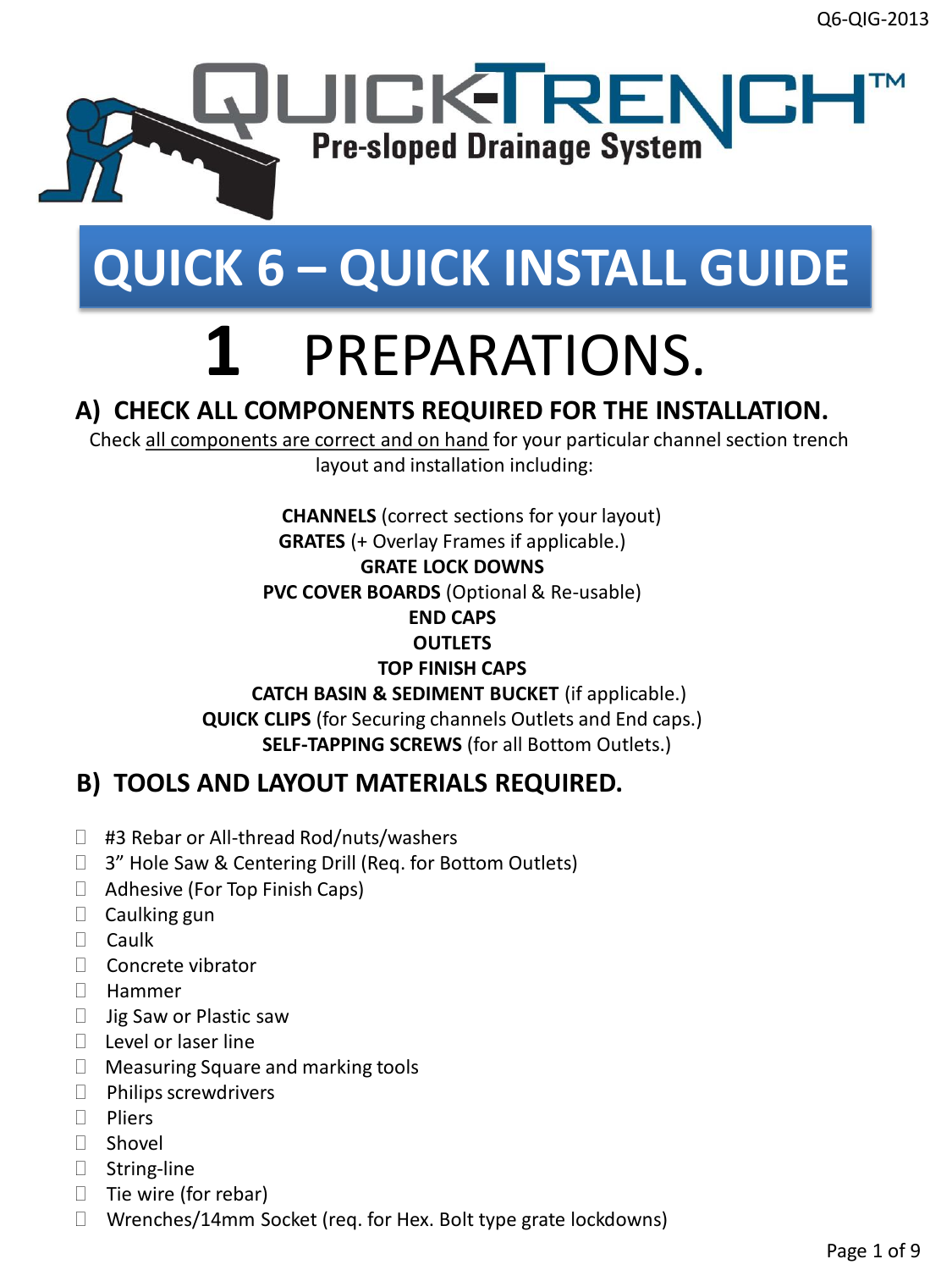# **2** EXCAVATE THE TRENCH

Prepare the trench for the **QUICK 6** with a minimum concrete-surround by load class:

## **LIGHT AND MEDIUM DUTY HEAVY AND SPECIAL DUTY**



Use Light or Medium (DIN A, C) duty grates.

**Use Light or Medium (DIN A, C) duty grates.**

**IONAL OVERLAY SAIL** + ¾" Deeper for DI Frame.6" Minimum concrete on sides and below

**Use Medium or Special (DIN C, E) duty grates.** Overlay Rail required for special duty. If used for special duty, grate must be secured to Overlay Rail by bolts at each corner.

| <b>LOAD CLASS</b> | <b>EACH SIDE-MINIMUM</b> | <b>DEPTH BELOW-MINIMUM</b> |
|-------------------|--------------------------|----------------------------|
| <b>CLASS A</b>    | 4.00" [102mm]            | 4.00" [102mm]              |
| <b>CLASS B</b>    | 4.00" [102mm]            | 4.00" [102mm]              |
| <b>CLASS C</b>    | 6.00" [153mm]            | 6.00" [153mm]              |
| <b>CLASS D</b>    | 8.00" [204mm]            | 8.00" [204mm]              |
| <b>CLASS E</b>    | 8"-10" [204-254mm]       | 8"-10" [204-254mm]         |

! Installations in Asphalt require the same concrete encasement for LOAD CLASS.

## **RECOMMENDED CONCRETE PLAN – QUICK 6**

#### **General Notes on Installation:**

- Concrete to have minimum 28 day compressive strength of 3,000 PSI.
- Concrete to be vibrated in place to eliminate entrapped air on all sides and bottom.
- Quick-Trench channels to be anchored via rebar to prevent flotation.
- Concrete to cure at least 24 hours prior to form removal.
- If required, install water-stops per manufacturer's instructions at least 3 inches below concrete surface.
- Water-stops and elastomeric joint sealants to be inspected and repaired on a regular basis.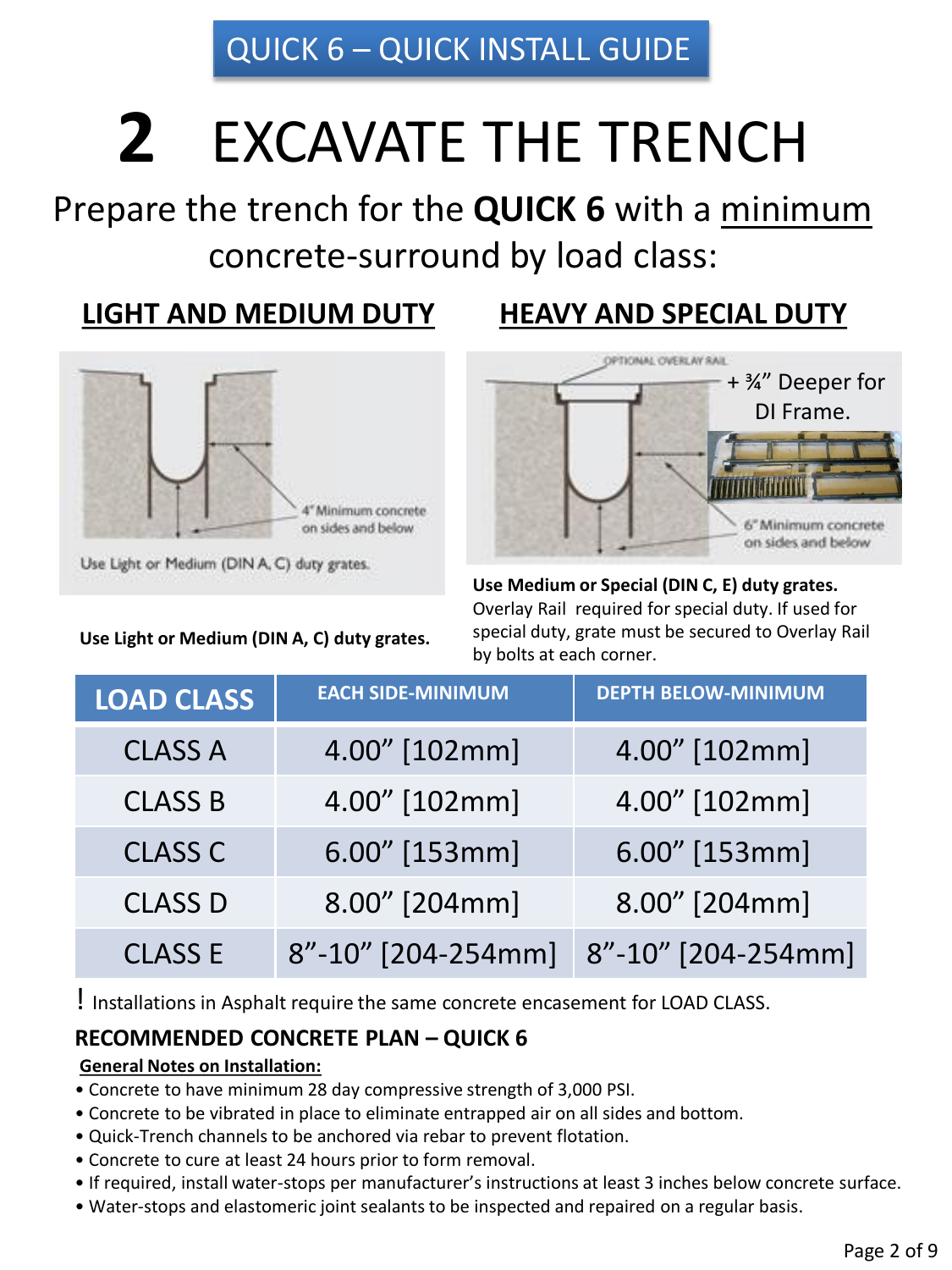# **3** ASSEMBLY

**A. OUTLETS:** Start the trench layout from the LOWEST point to the HIGHEST point of area. The section containing the **OUTLET** will be your starting channel: The Flow arrows on the channel always point towards the Outlet End.

For **CONTINUOUS FALL** – the END CAP OUTLET would be assembled to the highest numbered channel section being installed.

For **STEPPED FALL** – the END CAP OUTLET would be assembled to the highest numbered Neutral channel section being installed.

For **NO SLOPE/NEUTRAL** – the END CAP OUTLET would be assembled to the highest numbered Neutral channel section being installed.



## **Finish Caps Assembly:**

## **End Cap Outlet Assembly:**

End cap outlets are fastened to any channel downstream MALE end with our mechanical Quick Clip. Simply cut the end caps to appropriate channel height and position on channel making sure to cut low enough to accommodate the top Finish Cap. Clip together by sliding the Quick Clip over the mounting brackets. **Apply appropriate sealant on tongue and recessed area! (SEE PAGE 7 For End Cap measuring, cutting and End Caps for when using Bottom Outlets).**

All Starting and Ending End Caps are fitted with Top Finish Caps (Black caps) after cutting end caps to appropriate channel heights. Top Finish Caps fit multiple positions by simply cutting the appropriate inside tabs. They push on for a snug fit but use adhesive if necessary.

## **B. CHANNEL ASSEMBLY:**

**Channel Assembly:**

#### **Top Finish Cap.**



#### All 19 channels have the same exterior profile. The channels are all tongue and recess to allow for an easy fit with the next sequenced channel either upstream or downstream. Follow the flow arrows on the bottom of each channel and reference each channel number to stay in sequence.



## **Sealant:**

Apply the required sealant to the tongue and recess of each channel.

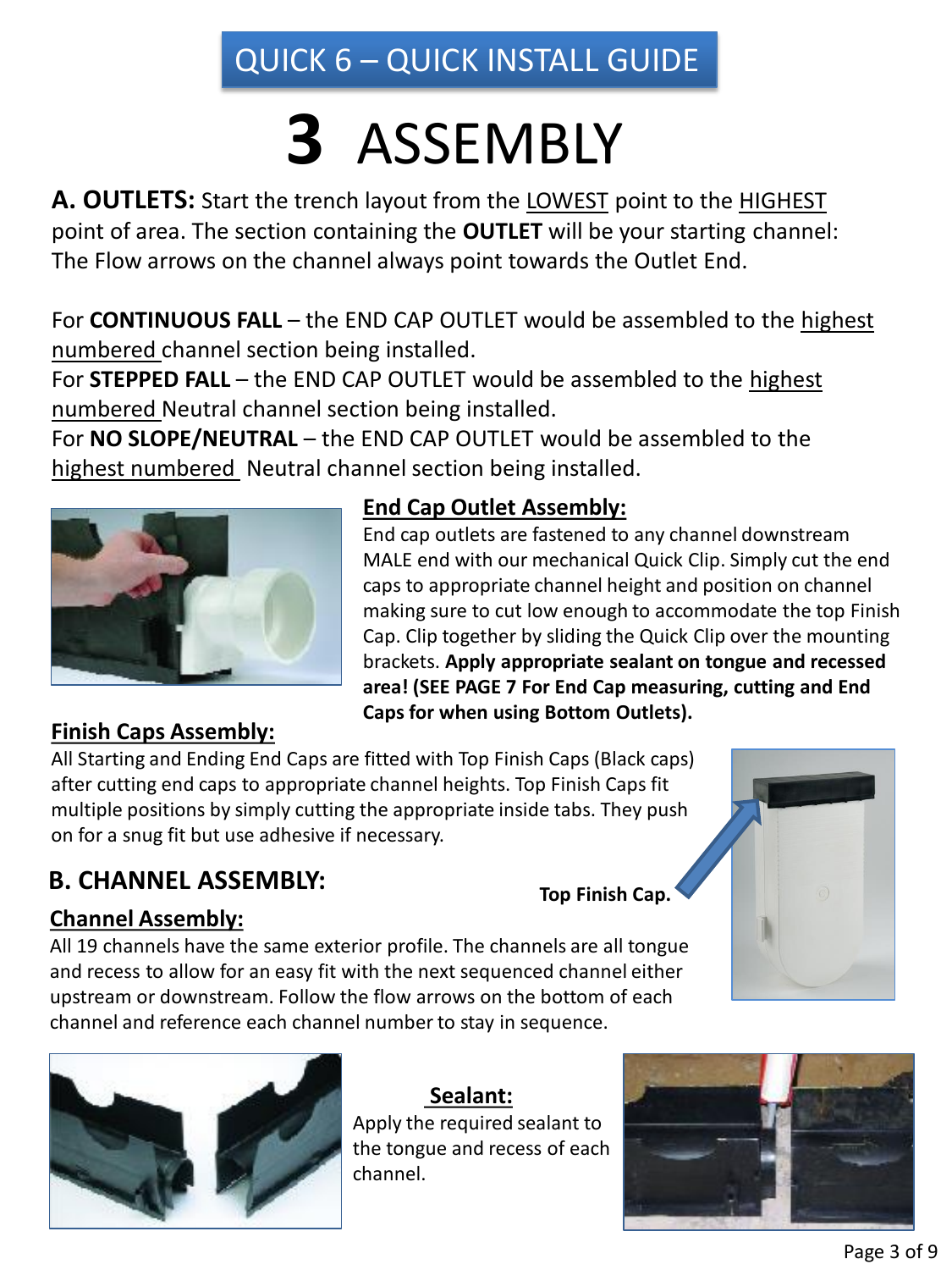## **3** ASSEMBLY – Continued.



#### **Install Quick Clips:**

The Quick Clip (inset) performs a mechanical lock to secure each channel together. Each channel provides a slide groove that matches up with the attaching channel allowing the Quick Clip to lock the channels together. (The Quick Clip is also used on the various End Caps).



#### **Assemble Multiple Channels:**

For greater ease and robust assembly the entire length of run can be pre-assembled with the Quick Clips, grate lock downs, blank grate inserts, end caps and outlet components prior to inserting into the trench.

## **C. BOTTOM OUTLETS:**



#### **Bottom Outlet Position:**

Bottom outlets can be installed on any channel. Simply locate the lowest point on the pre-sloped channel, mark the hole and drill out with 3" hole saw. We recommend using self-tapping screws for mounting along **with a sealant**. The bottom outlet has bosses that flush out against the channel legs to tap into.

**(See SECTION C. FIG.1 thru. 8)** for Same Channel # Gender-Mendering Bottom Outlet Connections!



#### **Bottom Outlet Assembly:**

Once you have positioned the outlet, use 1/2" #8-10 self- tapping screws. The outlets have side bosses that flush out against the channel walls/feet. Tap (2) screws through the outside of the wall into the boss areas on each side of the outlet.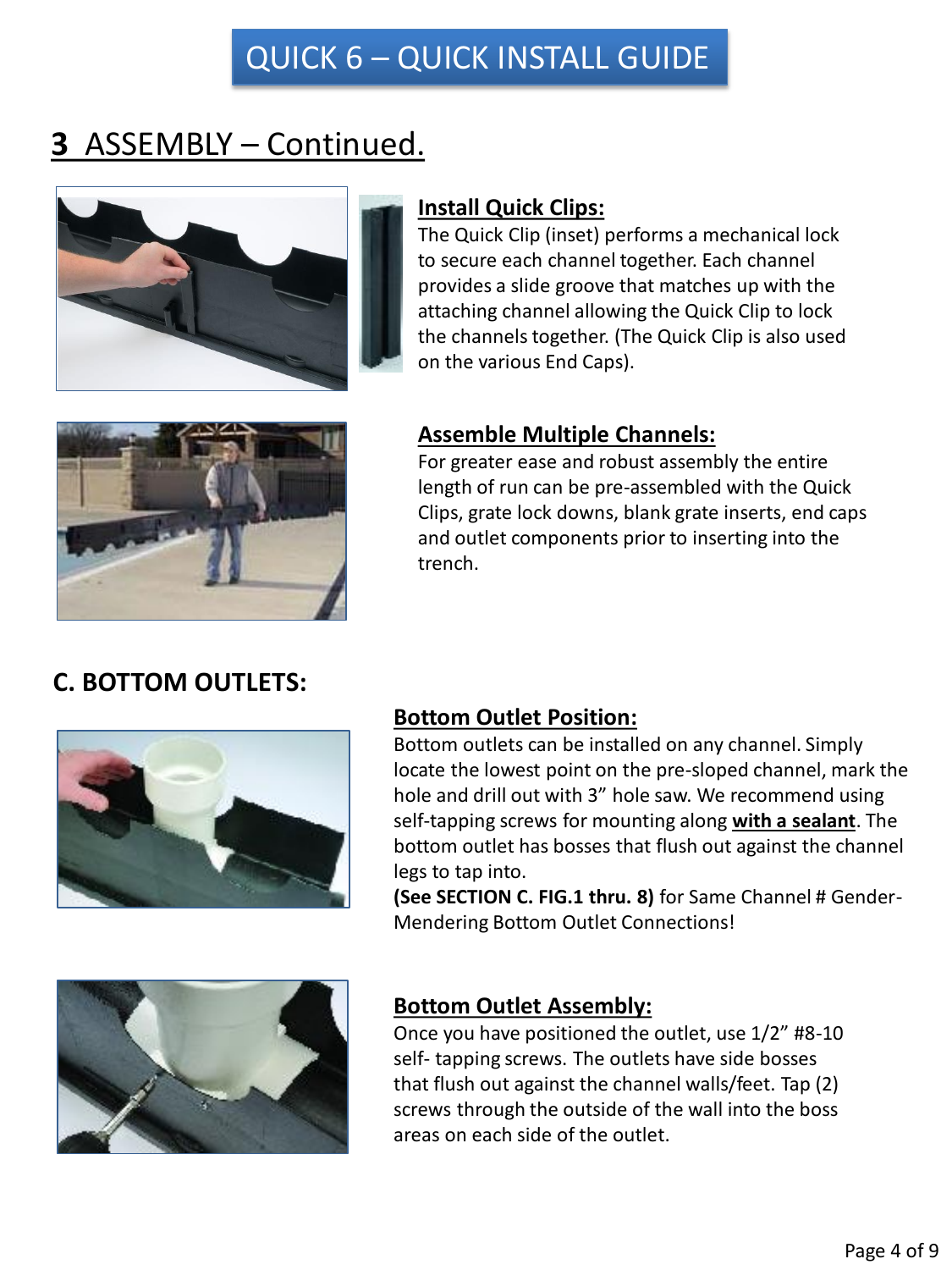## **C. BOTTOM OUTLETS: Cont. Gender-Mendering of Channel Sections.**





#### **Connect two of the same part body numbers**  for Center Bottom Outlet by simply: **FOR DOWNSTREAM.**

1) Cutting off the MALE TONGUE from each channel. (SEE FIG.1-8/STEPS 1-8) 2) Apply appropriate sealant in joint area. (FIG.7) 3) Clip together with (2) Quick Clips. (FIG.3)

## **FOR UPSTREAM.**

1). Form Upstream connection by just clipping FEMALE ENDS together with (2) Quick Clips. 2) Apply appropriate sealant in joint area.

**Special Note:** Channels for both upstream and downstream connections need to be the same part body number. Neutral channels are normally recommended for these connections, but two of any part body numbers can be connected. (See FIG's 1 thru. 8 Below).



## FIG.2

## **STEPS 1 & 2. Cut & De-burr: (Downstream)**

Remove Both Male tongues (with a suitable saw) by cutting them off flush to the Quick Clip tab end faces and de-burr for any sharp edges and loose material. (See FIG's 1 & 2).



## FIG.3

**STEP 3. Install Quick-Clips (2):**  Butt together the (2) previously Cut Channel Ends and install the (2) Quick Clips to secure! A hammer may be required to Tap down the Quick Clips.



## FIG.4

#### **STEP 4. Mark for Center & Cut 3" Hole:** Measure for the center of the channel section at the joint and cut out using a 3" hole saw.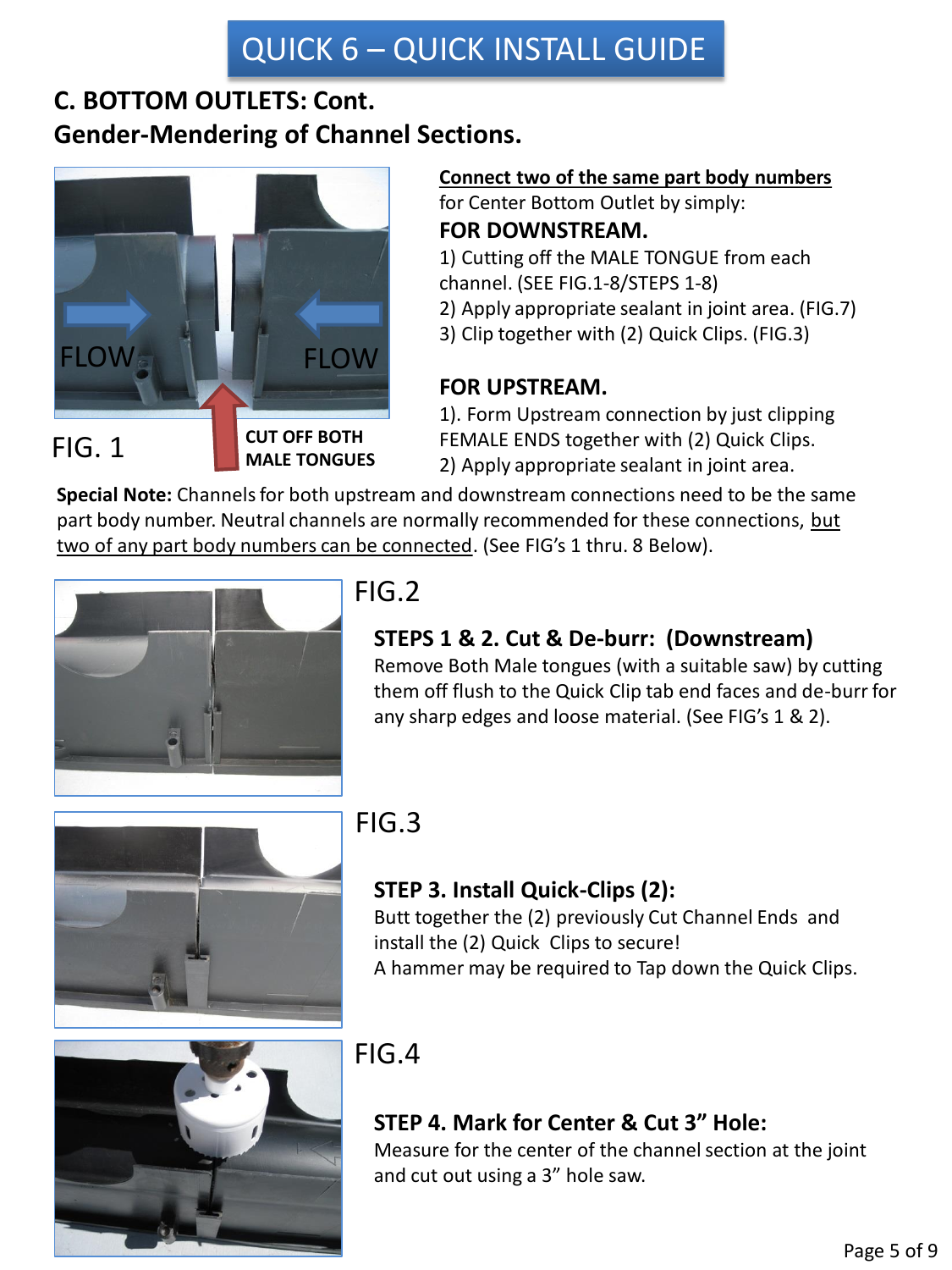## **C. BOTTOM OUTLETS: Cont. Gender-Mendering of Channel Sections.**



### **STEP 5. De-burr All Sharp Edges:**

Remove all sharp edges and debris around the hole. (Rough grit Sandpaper does a great job of this).

## FIG.5



### **STEP 6. Position the Bottom Outlet:**

Position the Bottom Outlet on center, measure and mark for the locations of the suggested  $\frac{1}{2}$ " long #8-10 Selftapping screws. (Self drilling screws can also be used). The Bottom Outlets have side bosses on both sides to pilot drill and Tap/screw into. (See FIG's 6 & 7).

## FIG.6



### **STEP 7. Apply a Sealant & Fasten:**

Apply a suitable sealing caulk to the Bottom outlet and channel sealing faces and fasten both sides to secure. Apply additional sealant to any gaps that may be evident in the channel sides near the Quick Clips. (See FIG.7).

FIG.7



#### **STEP 8. Clean-Up to Complete:**

Wipe off any excess sealant. The Connection task of the Bottom Outlet is now completed.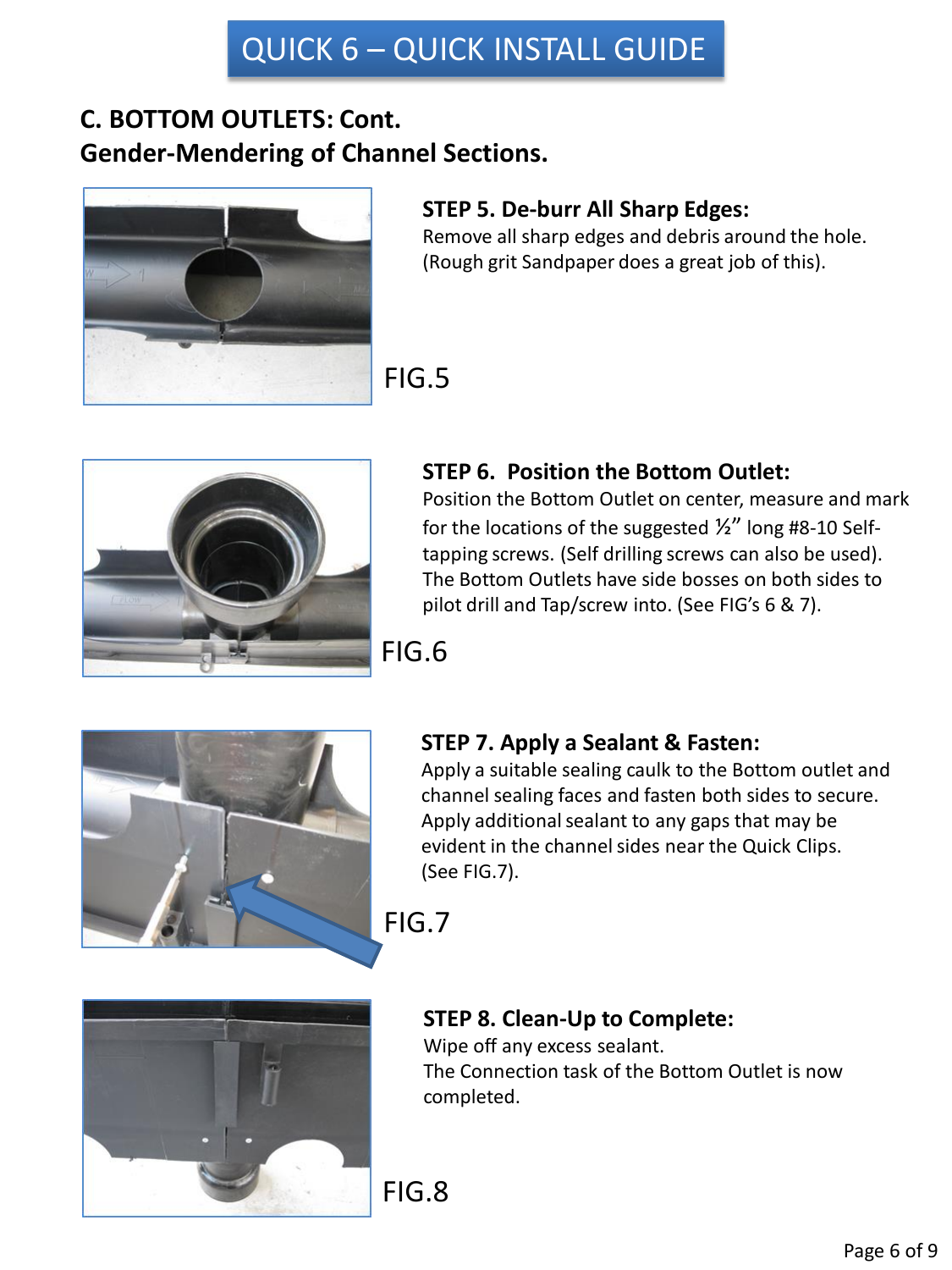## **3** ASSEMBLY – Continued.

## **D. STARTING END CAPS:**







#### **Starting End Cap Assembly:**

Starting end cap outlets are fastened to any channel upstream end with our mechanical Quick Clip. Simply cut the end caps to appropriate channel height and position on channel making sure to cut end low enough to accommodate Top Finish Cap. Clip together by sliding the Quick Clips over the mounting brackets.

#### **End Caps measuring:**

To measure for end cap fit, slide end cap into tongue and recess portion of the channel the end cap is being assembled to. Mark the end cap level with the grate ledge! (Not the Top of the channel).

#### **FOR OVERLAY RAIL APPLICATIONS:**

MEASURE AND CUT TO SUIT THE EXTRA DEPTH OF RAIL!

#### **End Cap cutting:**

After appropriate measurements are completed, mark across the face of the end caps. Cut lines are visible on each end cap to help with straight cut to allow for appropriate fit of Finish Cap. Cut along appropriate line with saw.

**FOR CHANNEL ENDING WITH BOTTOM OUTLETS: Please see the below four photos.**

A. Remove the 1" Male Tongue and de-burr.





measuring and cutting above.



B. Follow same steps as End Caps C. Apply sealant to tongue and



Secure with Quick-Clips. Glue on Cap.



## FIG.9 **Grate Lock Downs and PVC Cover Boards:**

Optionally for extra rigidity you can install the Grate Lock downs and PVC Cover Boards before placing your Quick Trench Channel section assembly in the prepared trench! FIG.9 Shows the installed Grate Lock down in place (before pour) and the optional 4.980" wide PVC Cover Board/s (reusable) which is offset to the Quick 6 channels joints. (Some Installers use Plywood Strips).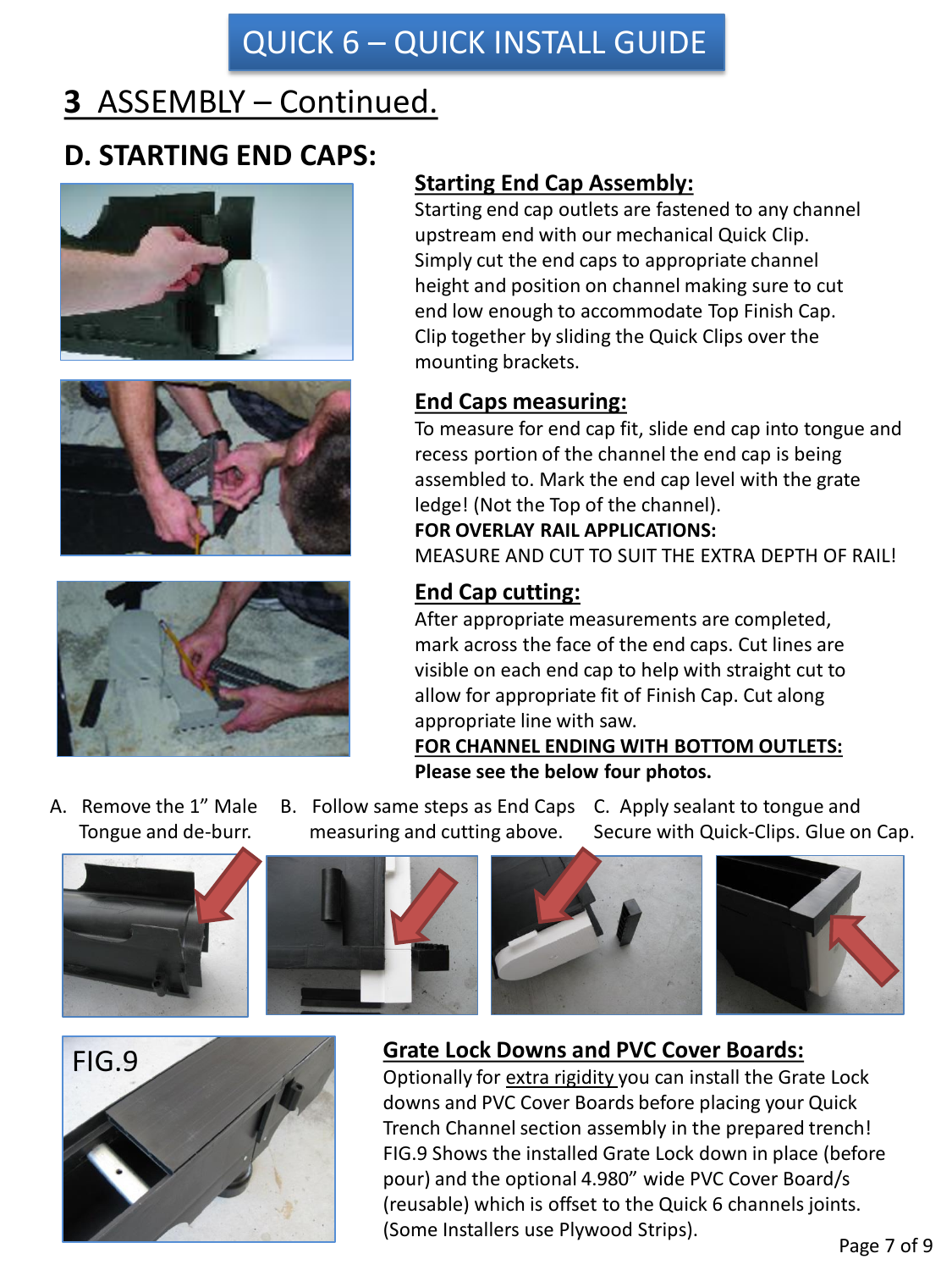## **4** INSTALL & POUR



#### **A. Place the pre-assembled length of run into your trench:**

FIG's. 10 & 11 Shows all Optional PVC Cover Boards in place and offset staggered to the Channel joints for extra rigidity during pour. (You can Install outside the trench if desired). Install any Ductile Iron Overlay rails. (if applicable).

**Ensure that all Grate Lock Downs are in place before pouring concrete! They cannot be installed later!** (See FIG.9 on Page 7).

Insert rebar or All-thread into the Integral Ears, drive into the ground about 6" to 12" inches or until firmly held in place. (See FIG.12)

Set the Quick 6 trench to desired grade level and align for straightness and secure with Tie Wire.

(Adjust Nuts if using Threaded Rod method.)

FIG.10

Connect to all Planned drainage fittings.

## **B. To limit Quick 6 trench shifting:**

1<sup>st</sup> Pour concrete to cradle around the rebar or threaded–rod, supports and under the trench through the Side-skirt cut-outs to minimize shift of the Trenchrun. Repeat for each pair of trench channels.

 **Offset the PVC Cover Boards to the channel joints . c** Offset the PVC Cover Boards<br>to the channel joints .<br>(Cover boards also fit Overlay Rails)





FIG. 11